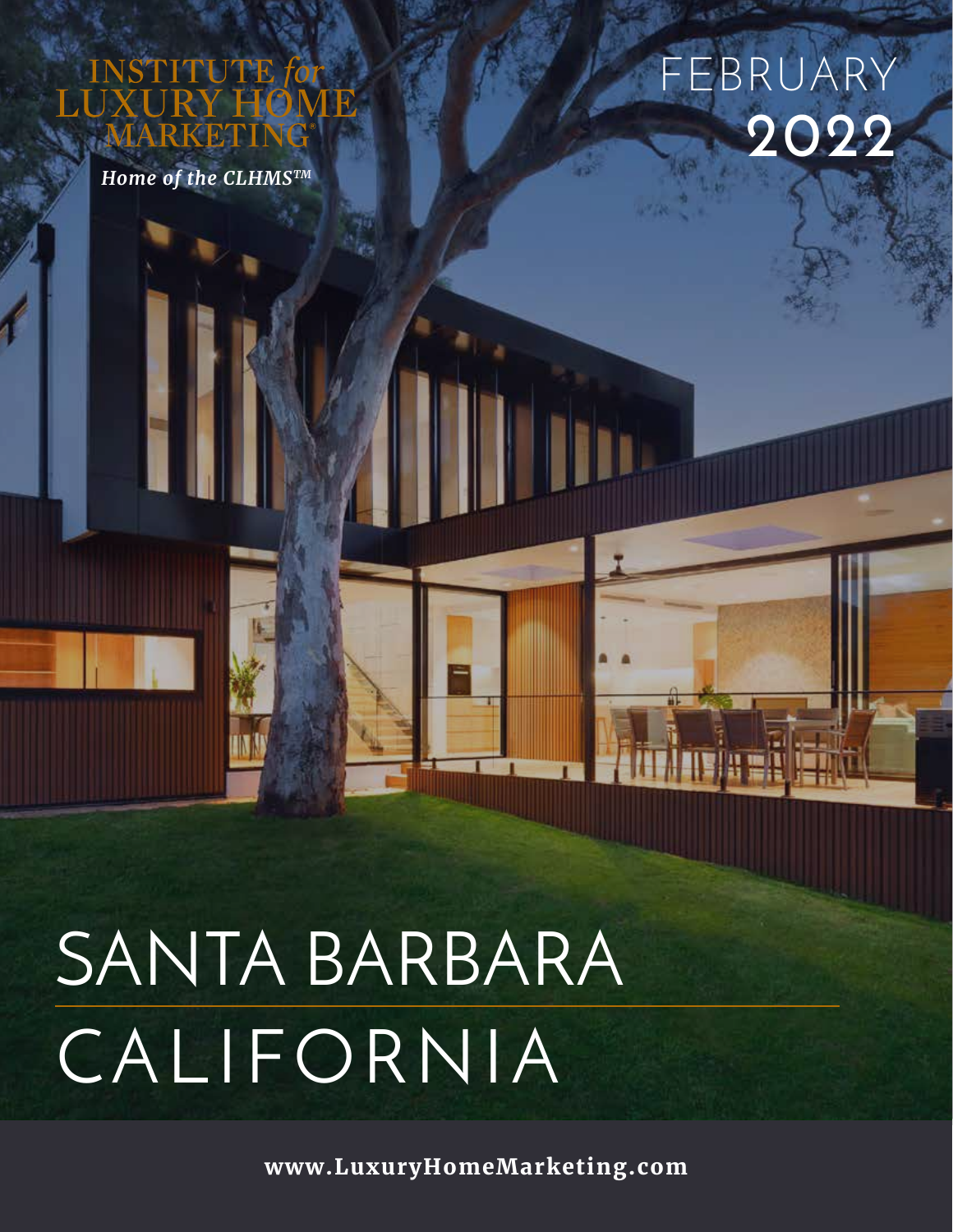## SANTA BARBARA **SINGLE-FAMILY HOMES**

#### **LUXURY INVENTORY VS. SALES | JANUARY 2022**

Inventory **I** Sales

#### *Luxury Benchmark Price<sup>1</sup>:* **\$1***,***950***,***000**



| Square Feet <sup>3</sup> | Price         | <b>Beds</b>    | <b>Baths</b>  | Sold           | Inventory | <b>Sales Ratio</b> |
|--------------------------|---------------|----------------|---------------|----------------|-----------|--------------------|
| -Range-                  | -Median Sold- | -Median Sold-  | -Median Sold- | -Total-        | -Total-   | -Sold/Inventory-   |
| $0 - 2,999$              | \$2,440,000   | $\overline{3}$ | 3             | 14             | 14        | 100%               |
| $3,000 - 3,999$          | \$3,865,000   | 4              | $\frac{1}{4}$ | 7              | 5         | 140%               |
| $4,000 - 4,999$          | \$3,975,000   | 5              | 5             | 6              | 6         | 100%               |
| $5,000 - 5,999$          | \$4,200,000   | $\frac{1}{4}$  | 5             | $\mathbf{1}$   | 6         | 17%                |
| $6,000 - 6,999$          | \$6,866,000   | $\frac{1}{4}$  | 5             | $\mathbf{1}$   | 9         | <b>11%</b>         |
| $7,000+$                 | \$14,675,000  | 5              | 7             | $\overline{2}$ | 14        | 14%                |

*1 The luxury threshold price is set by The Institute for Luxury Home Marketing. 2Sales Ratio defines market speed and market type: Buyer's < 14.5%; Balanced >= 14.5 to < 20.5%; Seller's >= 20.5% plus. If >100% MLS® data reported previous month's sales exceeded current inventory.*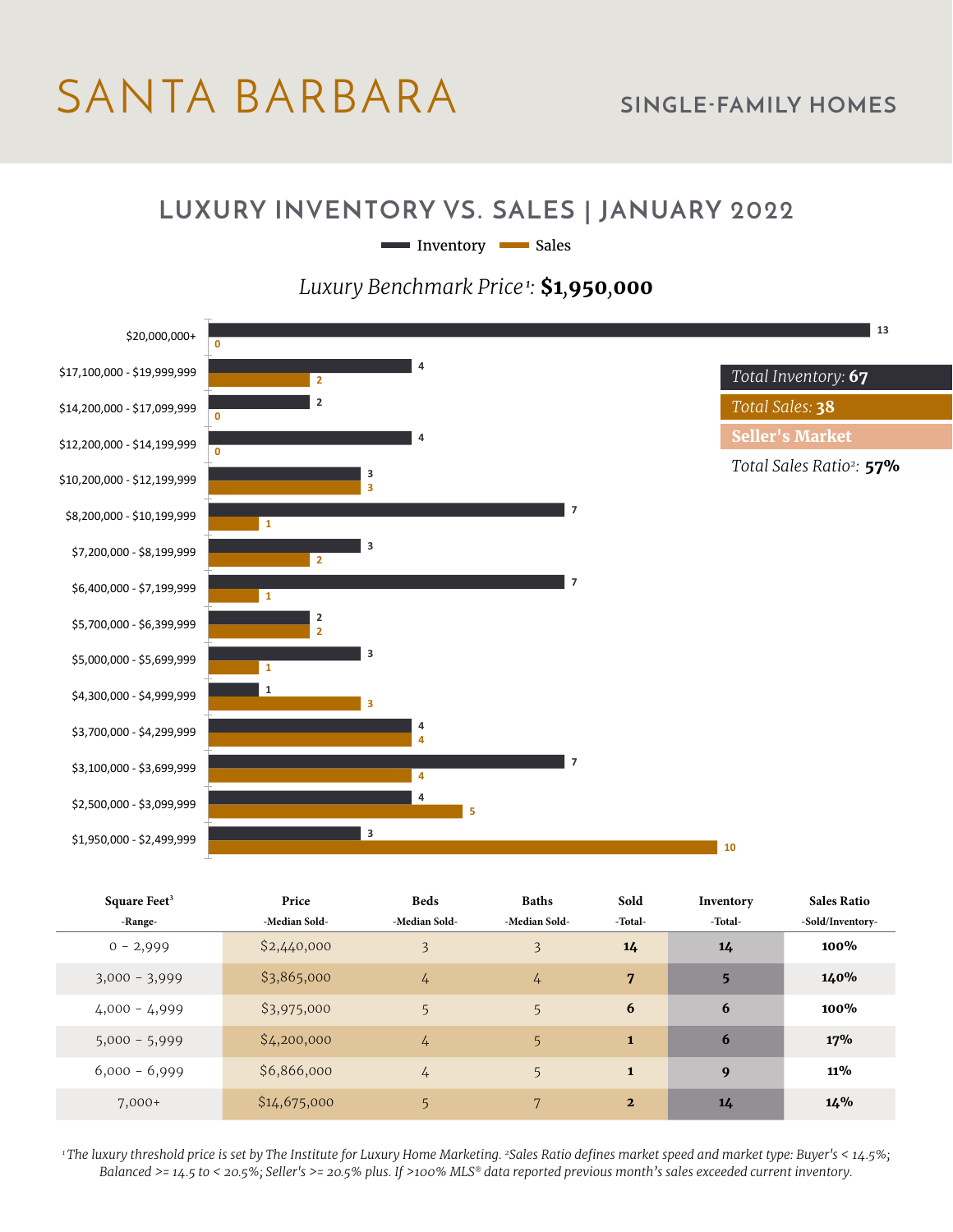## SANTA BARBARA **SINGLE-FAMILY HOMES**



#### **MEDIAN DATA REVIEW | JANUARY**



#### **SANTA BARBARA MARKET SUMMARY | JANUARY 2022**

- The Santa Barbara single-family luxury market is a **Seller's Market** with a **57% Sales Ratio**.
- Homes sold for a median of **100.08% of list price** in January 2022.
- The most active price band is **\$1,950,000-\$2,499,999**, where the sales ratio is **333%**.
- The median luxury sales price for single-family homes is **\$3,632,500**.
- The median days on market for January 2022 was **12** days, down from **36** in January 2021.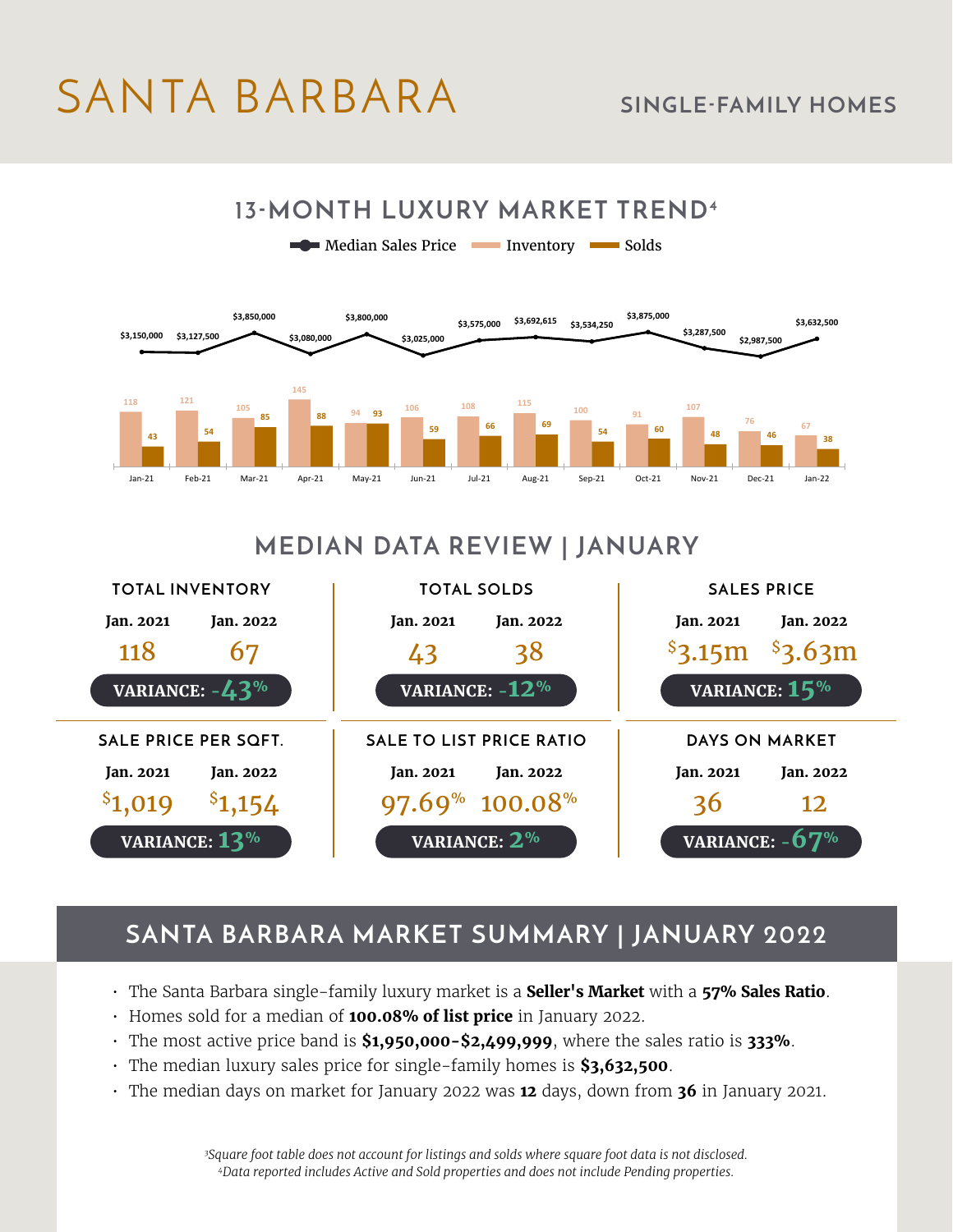### SANTA BARBARA **ATTACHED HOMES**

#### **LUXURY INVENTORY VS. SALES | JANUARY 2022**

Inventory Sales





| Square Feet <sup>3</sup> | Price         | <b>Beds</b>    | <b>Baths</b>   | Sold                    | Inventory      | <b>Sales Ratio</b> |
|--------------------------|---------------|----------------|----------------|-------------------------|----------------|--------------------|
| -Range-                  | -Median Sold- | -Median Sold-  | -Median Sold-  | -Total-                 | -Total-        | -Sold/Inventory-   |
| $0 - 499$                | <b>NA</b>     | <b>NA</b>      | <b>NA</b>      | $\bf{0}$                | $\bf{0}$       | <b>NA</b>          |
| $500 - 999$              | \$1,850,000   | $\mathbf{1}$   | $\mathbf{1}$   | $\mathbf{1}$            | $\bf{0}$       | <b>NA</b>          |
| $1,000 - 1,499$          | \$1,450,000   | $\overline{2}$ | $\overline{2}$ | $\mathbf{1}$            | $\overline{2}$ | 50%                |
| $1,500 - 1,999$          | \$1,200,000   | 3              | 3              | $\overline{\mathbf{3}}$ | $\bf{0}$       | <b>NA</b>          |
| $2,000 - 2,499$          | \$1,255,000   | 3              | 3              | $\overline{2}$          | $\mathbf{1}$   | 200%               |
| $2,500+$                 | <b>NA</b>     | <b>NA</b>      | <b>NA</b>      | $\bf{0}$                | $\bf{0}$       | <b>NA</b>          |

*1 The luxury threshold price is set by The Institute for Luxury Home Marketing. 2Sales Ratio defines market speed and market type: Buyer's < 14.5%; Balanced >= 14.5 to < 20.5%; Seller's >= 20.5% plus. If >100% MLS® data reported previous month's sales exceeded current inventory.*